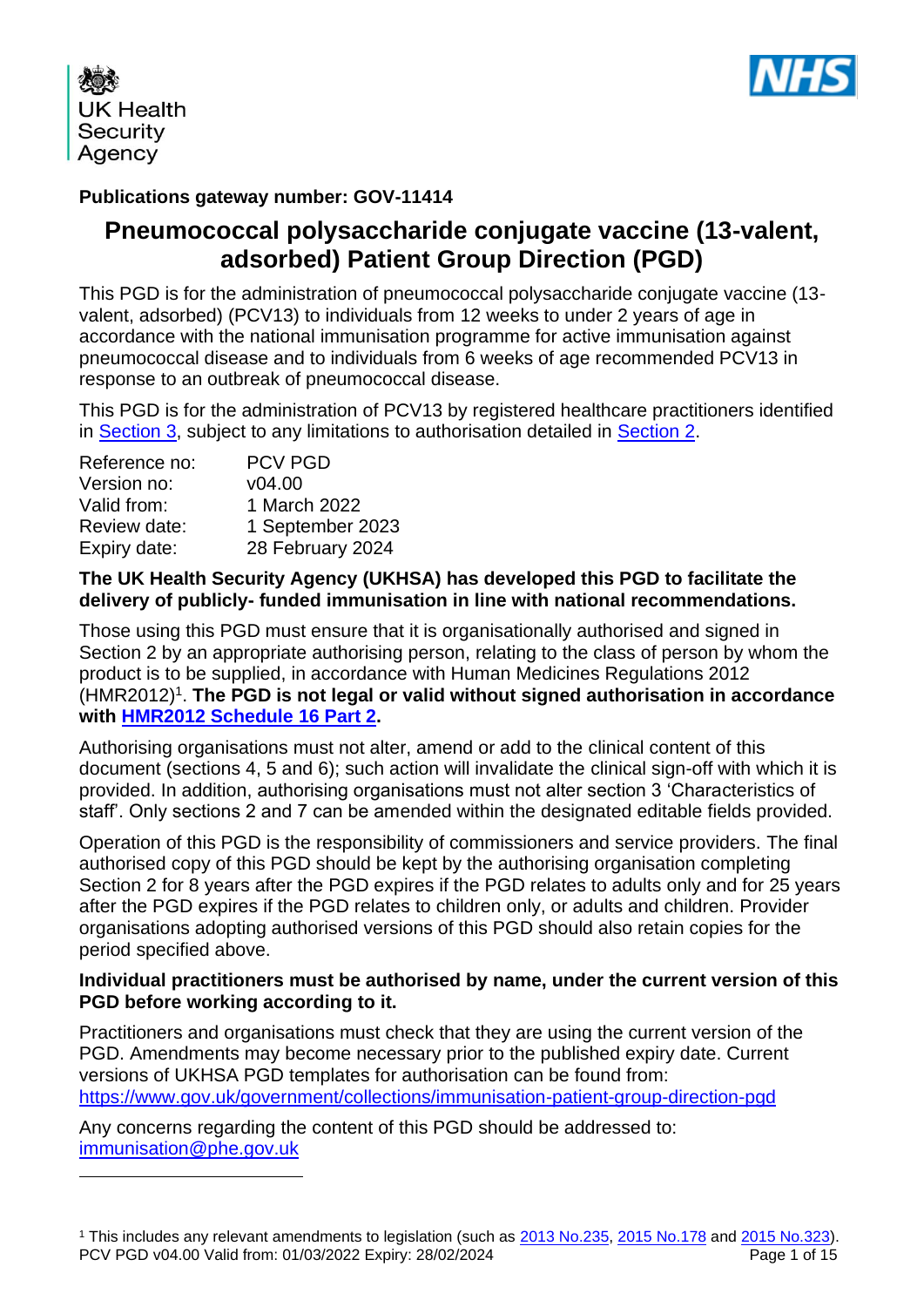# **Change history**

| <b>Version</b><br>number | <b>Change details</b>                                                                                                                                                                                                                                                                                                                                                                                                                                                                                                                                                                                                                                                                                                                                                                                                                                                                                                                                                                                                                                                                                                | <b>Date</b>         |
|--------------------------|----------------------------------------------------------------------------------------------------------------------------------------------------------------------------------------------------------------------------------------------------------------------------------------------------------------------------------------------------------------------------------------------------------------------------------------------------------------------------------------------------------------------------------------------------------------------------------------------------------------------------------------------------------------------------------------------------------------------------------------------------------------------------------------------------------------------------------------------------------------------------------------------------------------------------------------------------------------------------------------------------------------------------------------------------------------------------------------------------------------------|---------------------|
| V01.00                   | New PHE PGD template                                                                                                                                                                                                                                                                                                                                                                                                                                                                                                                                                                                                                                                                                                                                                                                                                                                                                                                                                                                                                                                                                                 | 19 January<br>2016  |
| V02.00                   | PHE PCV PGD amended to:<br>• include early administration from 6 weeks of age<br>• include administration for the management of outbreaks<br>• include additional healthcare practitioners in Section 3<br>• add paragraph on patient consent to the off-label section<br>• reference the protocol for ordering storage and handling of<br>vaccines<br>• include additional stability data from products SPC<br>• refer to PHE vaccine incident guidance within the off-label<br>and storage sections<br>• include rewording, layout and formatting changes for clarity<br>and consistency with other PHE PGDs                                                                                                                                                                                                                                                                                                                                                                                                                                                                                                       | 28 November<br>2018 |
| V <sub>03.00</sub>       | PHE PCV PGD amended to:<br>• reflect the 1+1 schedule for individuals born on or after 1<br>Jan 2020 and immunisation from 12 weeks of age<br>• refer to the PCV Risk Groups PGD for the immunisation of<br>individuals with asplenia, splenic dysfunction, complement<br>disorder and severe immunocompromise<br>• include rewording, layout and formatting changes for clarity<br>and consistency with other PHE PGDs                                                                                                                                                                                                                                                                                                                                                                                                                                                                                                                                                                                                                                                                                              | 20 December<br>2019 |
| V04.00                   | UKHSA PCV PGD amended to:<br>• include minor rewording of standard text, layout and<br>formatting changes for clarity and consistency with<br>organisation change and other UKHSA PGD and updated<br>references.<br>• remove from actions following exclusion, off label and<br>dose/frequency sections, information pertaining to the 2+1<br>schedule<br>• add in the exclusion section the recommendation to have<br>minimum 4 weeks interval between PCV13 vaccinations<br>• include in the off-label the information for partially<br>immunised as per the 'Green Book', Chapter 25 13 January<br>2020<br>• provide detail to primary dose and schedule for premature<br>infant in cautions section<br>• include in the dose and frequency section immunisation<br>recommendations for premature infants and unimmunised<br>or partially immunised children as per Green Book Chapter<br>25, 13 January 2020<br>• include to the special considerations information for<br>immunisation for bone marrow transplant<br>• update the dose and frequency in line with the Green Book<br>Chapter 25, 13 January 2020 | 16 February<br>2022 |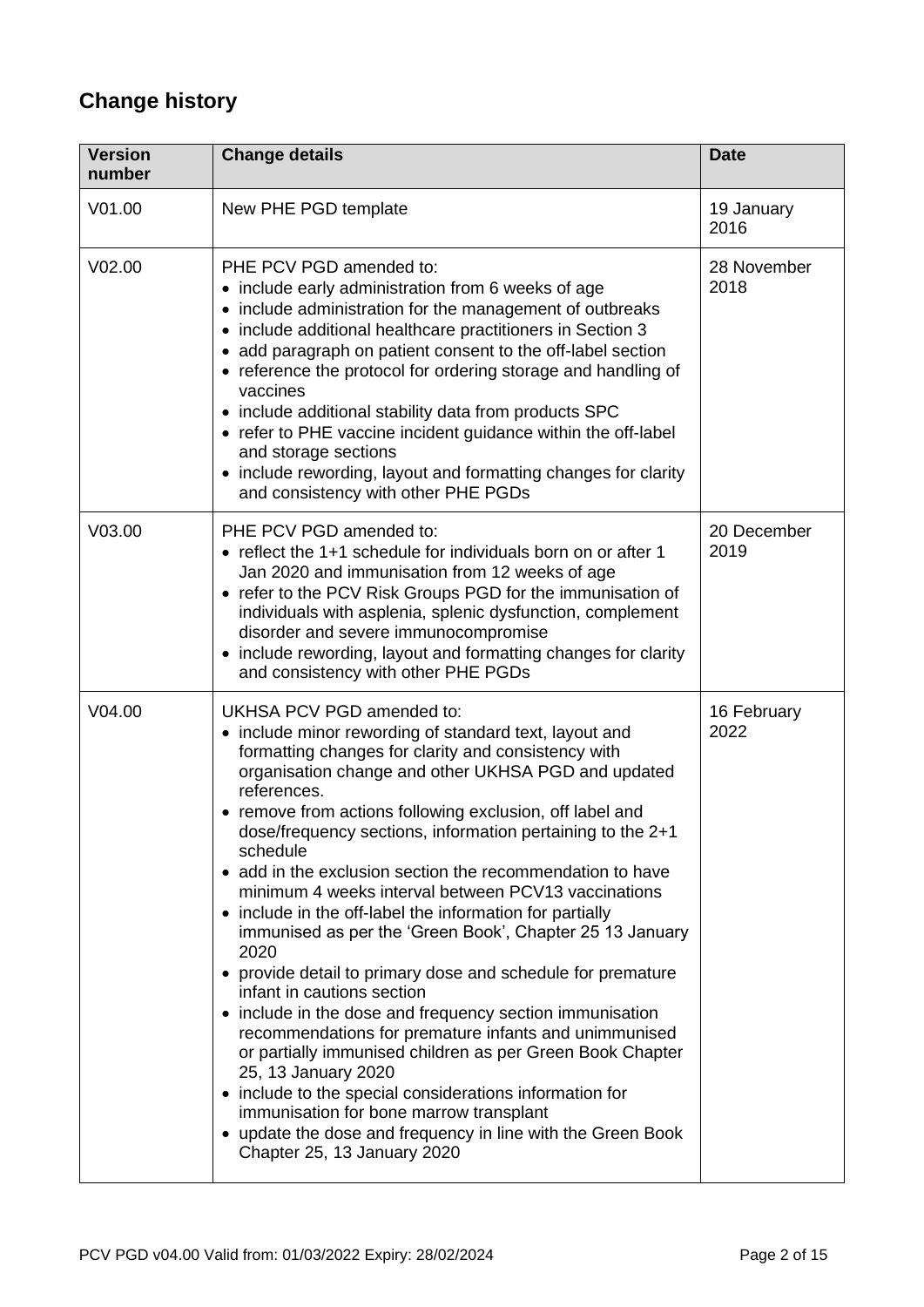### **1. PGD development**

This PGD has been developed by the following health professionals on behalf of the UKHSA:

| Developed by:                                      | <b>Name</b>                                                                                                                                    | <b>Signature</b> | <b>Date</b> |
|----------------------------------------------------|------------------------------------------------------------------------------------------------------------------------------------------------|------------------|-------------|
| <b>Pharmacist</b><br>(Lead Author)                 | Suki Hunjunt<br><b>Lead Pharmacist</b><br>Immunisation Services,<br>Immunisation and Vaccine<br>Preventable Diseases Division,<br><b>UKHSA</b> | Sulit Huyunt     | 16/02/2022  |
| <b>Doctor</b>                                      | Mary Ramsay<br>Consultant Epidemiologist,<br>Immunisation and Vaccine<br>Preventable Diseases Division,<br><b>UKHSA</b>                        | Mary<br>Ramsay   | 16/02/2022  |
| <b>Registered Nurse</b><br>(Chair of Expert Panel) | David Green<br>Nurse Consultant, Immunisation<br>and Vaccine Preventable Diseases<br>Division, UKHSA                                           | SGIREN.          | 16/02/2022  |

This PGD has been peer reviewed by the UKHSA Immunisations PGD Expert Panel in accordance with the UKHSA PGD Policy. It has been ratified by the UKHSA Medicines Governance Group and the UKHSA Clinical Quality and Oversight Board.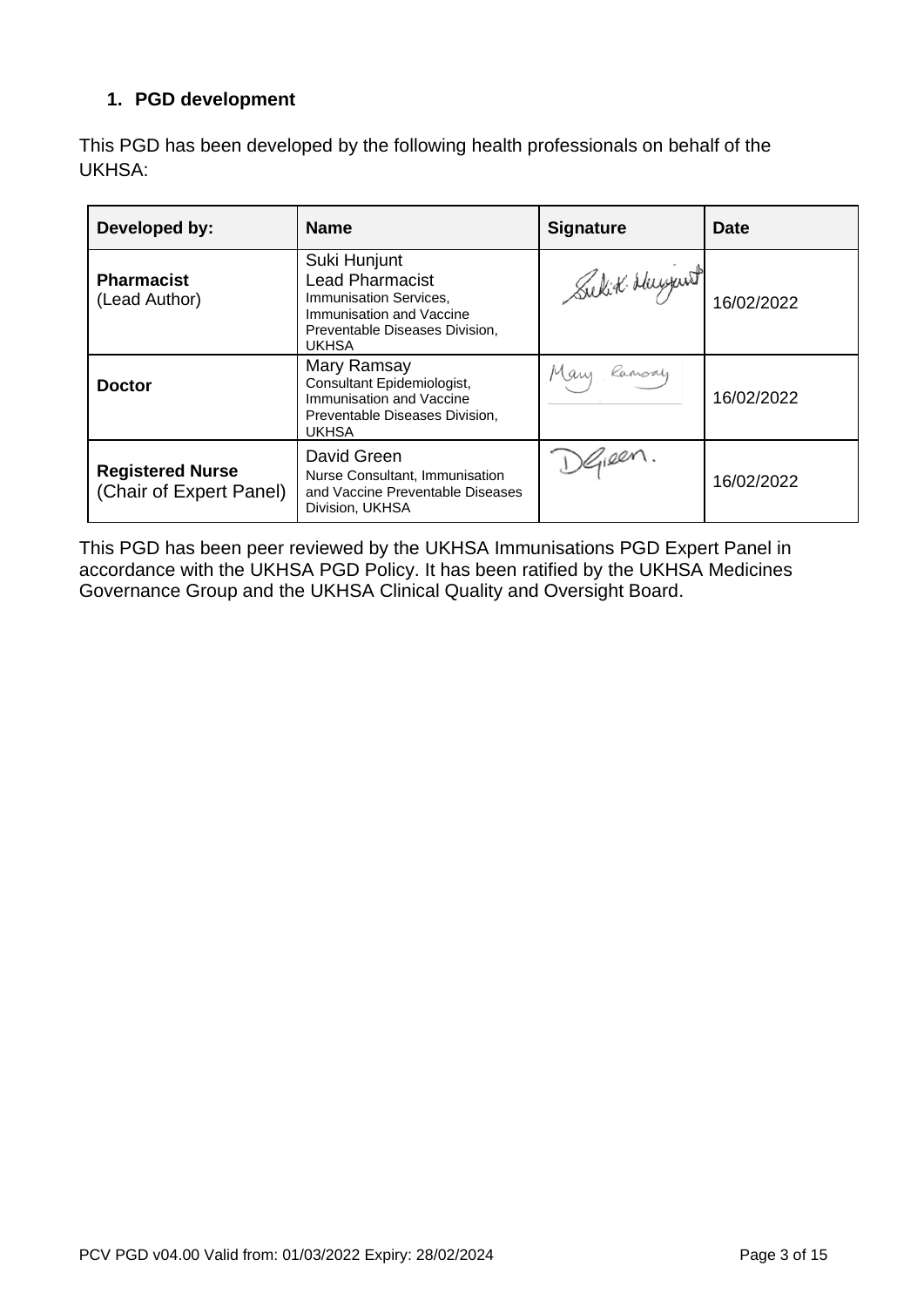# **Expert Panel**

| <b>Name</b>            | <b>Designation</b>                                                                                                        |
|------------------------|---------------------------------------------------------------------------------------------------------------------------|
| Nicholas Aigbogun      | Consultant in Communicable Disease Control, Yorkshire and Humber<br>Health Protection Team, UKHSA                         |
| Sarah Dermont          | Clinical Project Coordinator and Registered Midwife, NHS Infectious<br>Diseases in Pregnancy Screening Programme, NHSEI   |
| <b>Michael Gregory</b> | Medical Director for Commissioning, NHSEI North West region                                                               |
| <b>Ed Gardner</b>      | Advanced Paramedic Practitioner / Emergency Care Practitioner,<br>Medicines Manager, Proactive Care Lead                  |
| Shamez Ladhani         | Paediatric Infectious Disease Consultant, UKHSA                                                                           |
| Jacqueline Lamberty    | Lead Pharmacist Medicines Governance, UKHSA                                                                               |
| Michelle Jones         | Principal Medicines Optimisation Pharmacist, NHS Bristol North<br>Somerset and South Gloucestershire CCG                  |
| Vanessa MacGregor      | Consultant in Communicable Disease Control, East Midlands Health<br>Protection Team, UKHSA                                |
| Alison Mackenzie       | Consultant in Public Health Medicine, Screening and Immunisation<br>Lead, NHS England and Improvement NHSEI (South West)) |
| <b>Gill Marsh</b>      | Principal Screening and Immunisation Manager, NHSEI (North West)                                                          |
| Lesley McFarlane       | Screening and Immunisation Manager: Clinical (COVID-19 and<br>Influenza), NHSEI (Midlands)                                |
| <b>Tushar Shah</b>     | Lead Pharmacy Advisor, NHSEI (London Region)                                                                              |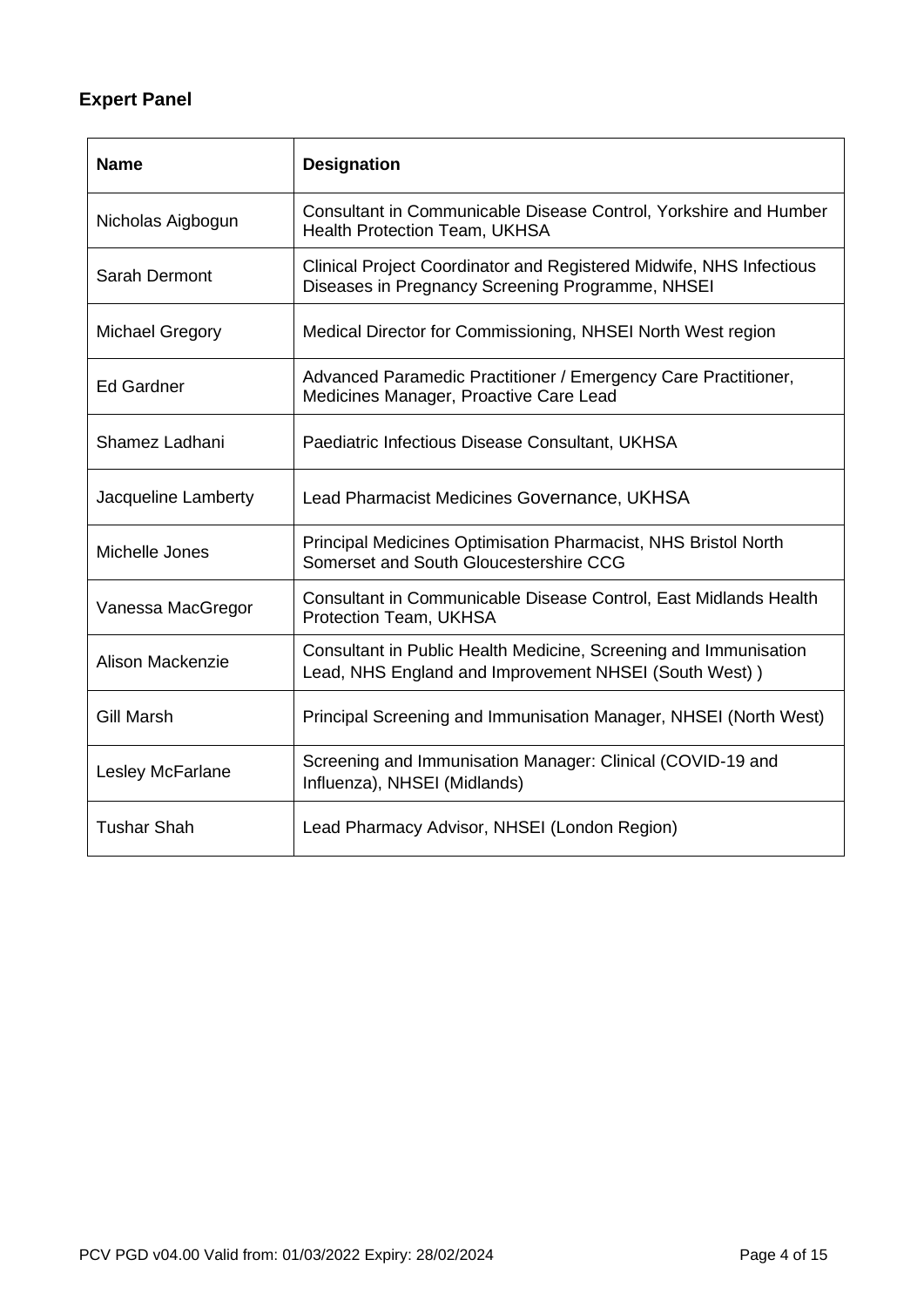### <span id="page-4-0"></span>**2. Organisational authorisations**

This PGD is not legally valid until it has had the relevant organisational authorisation.

It is the responsibility of the organisation that has legal authority to authorise the PGD, to ensure that all legal and governance requirements are met. The authorising body accepts governance responsibility for the appropriate use of the PGD.

**NHS England & NHS Improvement (South East)** authorises this PGD for use by the services or providers listed below:

Authorised for use by the following organisations and/or services All NHS England commissioned immunisation services within the NHS England and NHS Improvement South East Region.

<span id="page-4-1"></span>Limitations to authorisation

This patient group direction (PGD) must only be used by the registered healthcare practitioners identified in Section 3 who have been named by their organisation to practice under it. The most recent in-date final version authorised by NHS England and NHS Improvement (South East) must be used.

This PGD includes vaccination of individuals across the national immunisation programme. Users of this PGD should note that where they are commissioned to immunise certain groups this PGD does not constitute permission to offer immunisation beyond the groups they are commissioned to immunise.

| Organisational approval (legal requirement)    |                  |             |             |
|------------------------------------------------|------------------|-------------|-------------|
| <b>Role</b>                                    | <b>Name</b>      | <b>Sign</b> | <b>Date</b> |
| South East Regional<br><b>Medical Director</b> | Dr Vaughan Lewis |             | 22 Feb 2022 |

| Additional signatories according to locally agreed policy |             |             |             |
|-----------------------------------------------------------|-------------|-------------|-------------|
| <b>Role</b>                                               | <b>Name</b> | <b>Sign</b> | <b>Date</b> |
|                                                           |             |             |             |
|                                                           |             |             |             |
|                                                           |             |             |             |
|                                                           |             |             |             |
|                                                           |             |             |             |
|                                                           |             |             |             |
|                                                           |             |             |             |
|                                                           |             |             |             |
|                                                           |             |             |             |
|                                                           |             |             |             |
|                                                           |             |             |             |
|                                                           |             |             |             |

Local enquiries regarding the use of this PGD may be directed to your local screening and immunisation team.

Section 7 provides a practitioner authorisation sheet. Individual practitioners must be authorised by name to work to this PGD. Alternative practitioner authorisation sheets may be used where appropriate in accordance with local policy, but this should be an individual agreement or a multiple practitioner authorisation sheet as included at the end of this PGD.

PCV PGD v04.00 Valid from: 01/03/2022 Expiry: 28/02/2024 Page 5 of 15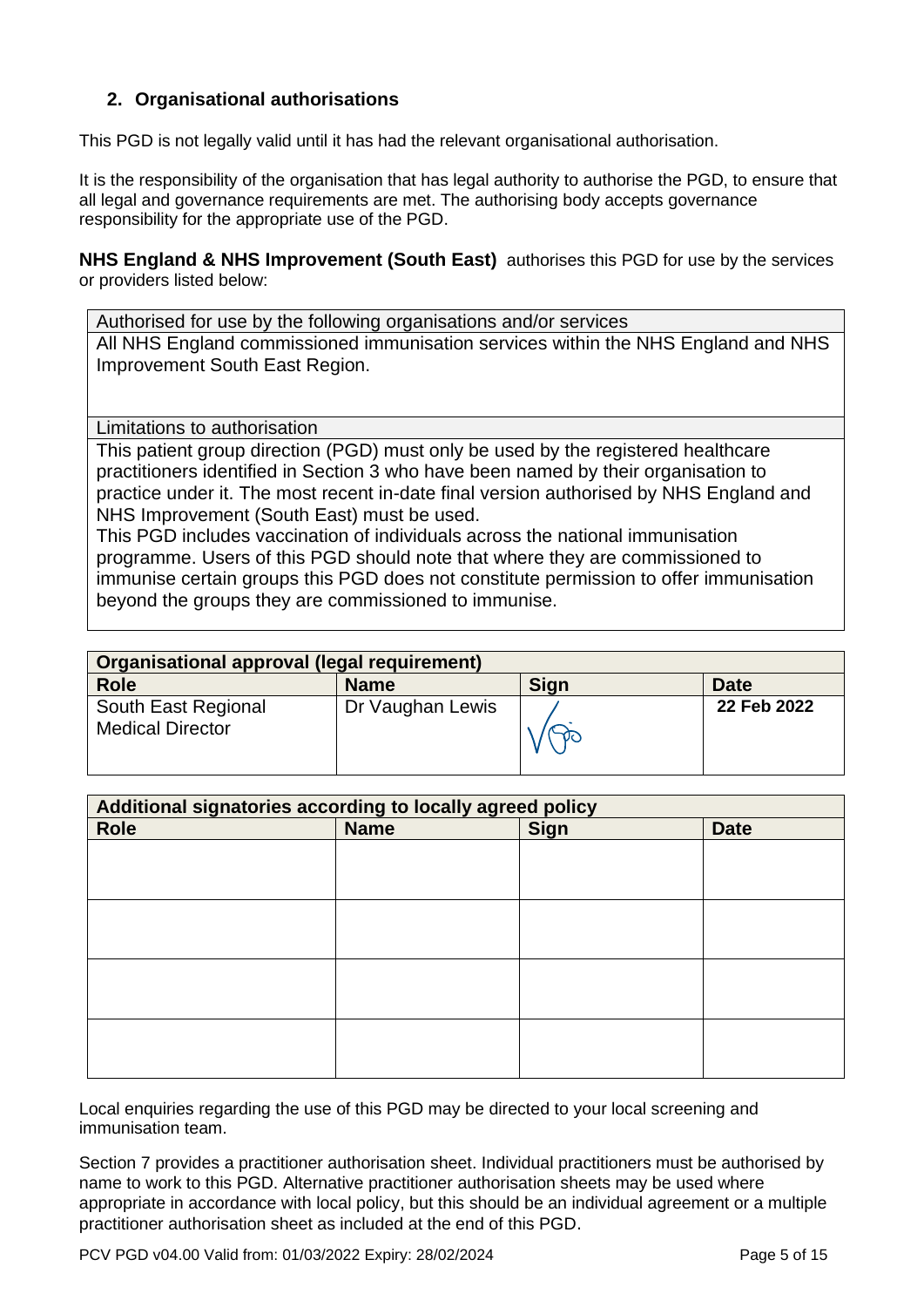### <span id="page-5-0"></span>**3. Characteristics of staff**

<span id="page-5-1"></span>

| <b>Qualifications and</b><br>professional registration | Registered professional with one of the following bodies:<br>nurses and midwives currently registered with the Nursing and<br>Midwifery Council (NMC)<br>pharmacists currently registered with the General Pharmaceutical<br>$\bullet$<br>Council (GPhC) (Note: This PGD is not relevant to privately<br>provided community pharmacy services)<br>paramedics and physiotherapists currently registered with Health<br>and Care Professions Council (HCPC)<br>The practitioners above must also fulfil the Additional requirements<br>detailed below.<br>Check Section 2 Limitations to authorisation to confirm whether all<br>practitioners listed above have organisational authorisation to work<br>under this PGD.                                                                                                                                                                                                                                                                                                                                                                                                                                                                                                                                                                                                                                                                                                                                                    |
|--------------------------------------------------------|---------------------------------------------------------------------------------------------------------------------------------------------------------------------------------------------------------------------------------------------------------------------------------------------------------------------------------------------------------------------------------------------------------------------------------------------------------------------------------------------------------------------------------------------------------------------------------------------------------------------------------------------------------------------------------------------------------------------------------------------------------------------------------------------------------------------------------------------------------------------------------------------------------------------------------------------------------------------------------------------------------------------------------------------------------------------------------------------------------------------------------------------------------------------------------------------------------------------------------------------------------------------------------------------------------------------------------------------------------------------------------------------------------------------------------------------------------------------------|
| <b>Additional requirements</b>                         | Additionally practitioners:<br>must be authorised by name as an approved practitioner under the<br>$\bullet$<br>current terms of this PGD before working to it<br>must have undertaken appropriate training for working under PGDs<br>$\bullet$<br>for supply/administration of medicines<br>must be competent in the use of PGDs (see NICE Competency<br>$\bullet$<br>framework for health professionals using PGDs)<br>must be familiar with the vaccine product and alert to changes in<br>$\bullet$<br>the Summary of Product Characteristics (SPC), Immunisation<br>Against Infectious Disease (the 'Green Book'), and national and<br>local immunisation programmes<br>must have undertaken training appropriate to this PGD as required<br>by local policy and in line with the National Minimum Standards<br>and Core Curriculum for Immunisation Training<br>must be competent to undertake immunisation and to discuss<br>$\bullet$<br>issues related to immunisation<br>must be competent in the handling and storage of vaccines, and<br>$\bullet$<br>management of the cold chain<br>must be competent in the recognition and management of<br>anaphylaxis<br>must have access to the PGD and associated online resources<br>$\bullet$<br>should fulfil any additional requirements defined by local policy<br>$\bullet$<br>The individual practitioner must be authorised by name, under<br>the current version of this PGD before working according to it. |
| <b>Continued training</b><br>requirements              | Practitioners must ensure they are up to date with relevant issues and<br>clinical skills relating to immunisation and management of<br>anaphylaxis, with evidence of appropriate Continued Professional<br>Development (CPD).<br>Practitioners should be constantly alert to any subsequent<br>recommendations from the UKHSA and/or NHSEI and other sources<br>of medicines information.<br>Note: The most current national recommendations should be followed.<br>but a Patient Specific Direction (PSD) may be required to administer<br>the vaccine in line with updated recommendations that are outside the<br>criteria specified in this PGD.                                                                                                                                                                                                                                                                                                                                                                                                                                                                                                                                                                                                                                                                                                                                                                                                                     |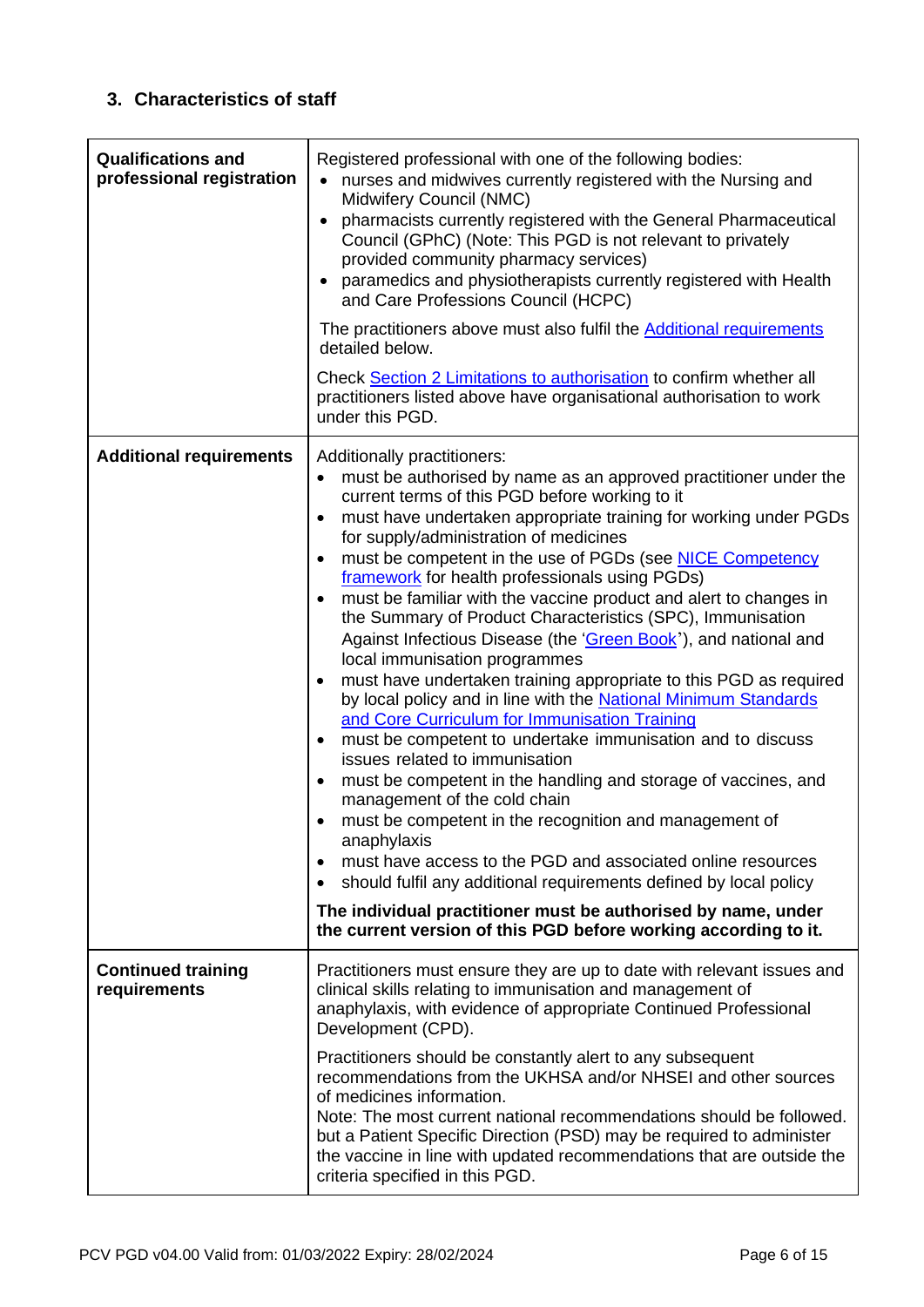# **4. Clinical condition or situation to which this PGD applies**

| <b>Clinical condition or</b><br>situation to which this<br><b>PGD applies</b>          | Indicated for the active immunisation of:<br>individuals from 12 weeks to under 2 years of age for the<br>$\bullet$<br>prevention of pneumococcal disease in accordance with the<br>national immunisation programme and recommendations given in<br>Chapter 25 of Immunisation Against Infectious Disease: the 'Green<br>Book'.<br>• individuals from 6 weeks of age recommended PCV13 in<br>accordance with Guidelines for the public health management of<br>clusters and outbreaks of pneumococcal disease in closed settings<br>with high-risk individuals.                                                                                                                                                                                                                                                                           |
|----------------------------------------------------------------------------------------|-------------------------------------------------------------------------------------------------------------------------------------------------------------------------------------------------------------------------------------------------------------------------------------------------------------------------------------------------------------------------------------------------------------------------------------------------------------------------------------------------------------------------------------------------------------------------------------------------------------------------------------------------------------------------------------------------------------------------------------------------------------------------------------------------------------------------------------------|
| <b>Criteria for inclusion</b>                                                          | Individuals from 12 weeks to under 2 years of age who:<br>require a primary dose of PCV13<br>require a reinforcing booster dose of PCV13 against pneumococcal<br>disease<br>Individuals from 6 weeks of age recommended PCV13 in accordance<br>with Guidelines for the public health management of clusters and<br>outbreaks of pneumococcal disease in closed settings with high-risk<br>individuals.<br>Note: Individuals with an underlying medical condition which puts<br>them at increased risk from pneumococcal disease may require<br>additional vaccination outside the inclusion criteria for this PGD - see<br>PCV Risk Groups PGD and Chapter 25 of the 'Green Book'.                                                                                                                                                        |
| Criteria for exclusion <sup>2</sup>                                                    | Individuals for whom no valid consent has been received.<br>Individuals who:<br>are less than 12 weeks of age, unless PCV13 is recommended in<br>$\bullet$<br>response to an outbreak of pneumococcal disease<br>are aged 2 years and over, unless PCV13 is recommended in<br>$\bullet$<br>response to an outbreak of pneumococcal disease<br>have received a dose of PCV13 within the last 4 weeks (Note:<br>national schedule recommends an 8-week interval, see Dose and<br>frequency of administration section)<br>have had a confirmed anaphylactic reaction to a previous dose of<br>$\bullet$<br>pneumococcal vaccine or to any component of the vaccine,<br>including diphtheria toxoid<br>are suffering from acute severe febrile illness (the presence of a<br>٠<br>minor infection is not a contraindication for immunisation) |
| <b>Cautions including any</b><br>relevant action to be<br>taken<br>continued over page | The immunogenicity of the vaccine could be reduced in<br>immunosuppressed individuals and additional doses may be<br>recommended, see the 'Green Book' Chapter 7 and Chapter 25 and<br>the PCV Risk Groups PGD.                                                                                                                                                                                                                                                                                                                                                                                                                                                                                                                                                                                                                           |

<sup>&</sup>lt;sup>2</sup>Exclusion under this PGD does not necessarily mean the medication is contraindicated, but it would be outside this PGDs remit and another form of authorisation will be required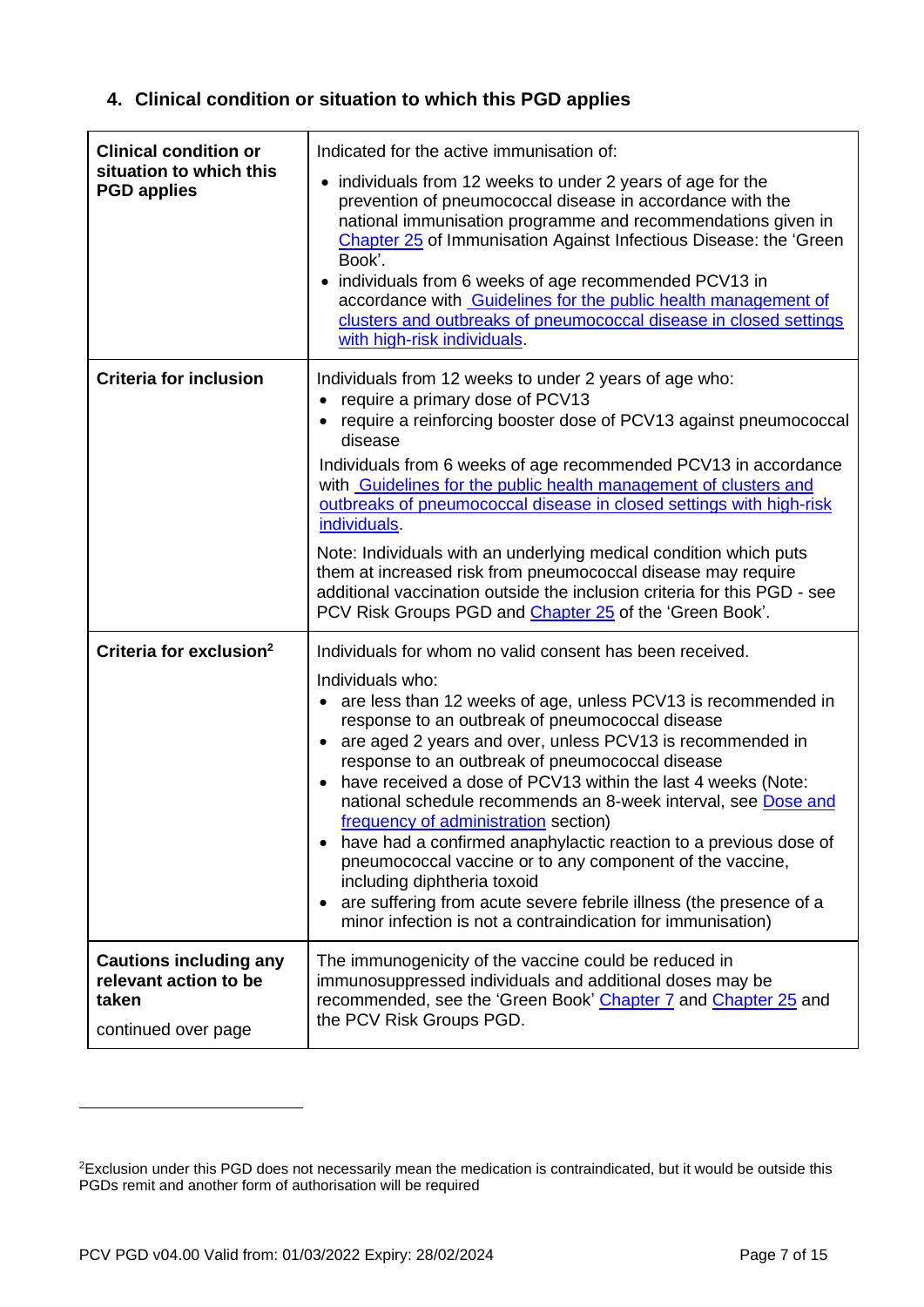| <b>Cautions including any</b><br>relevant action to be<br>taken (continued) | Premature infants should be vaccinated in accordance with the<br>national routine immunisation schedule according to their<br>chronological age.                                                                                                                                                                                                                                                                                                                                                                                                                    |
|-----------------------------------------------------------------------------|---------------------------------------------------------------------------------------------------------------------------------------------------------------------------------------------------------------------------------------------------------------------------------------------------------------------------------------------------------------------------------------------------------------------------------------------------------------------------------------------------------------------------------------------------------------------|
|                                                                             | The occurrence of apnoea following vaccination is especially<br>increased in infants who are born very prematurely. Very premature<br>infants (born ≤28 weeks of gestation) who are in hospital should have<br>respiratory monitoring for 48-72 hrs when given their first<br>immunisation, particularly those with a previous history of respiratory<br>immaturity. If the child has apnoea, bradycardia or desaturations after<br>the first immunisation, the second immunisation should also be given<br>in hospital, with respiratory monitoring for 48-72 hrs. |
| Action to be taken if the<br>patient is excluded                            | Immunisation can be administered to infants from 6 weeks of age if at<br>increased risk of exposure due to an outbreak (see Dose and<br>frequency of administration).                                                                                                                                                                                                                                                                                                                                                                                               |
|                                                                             | If aged less than 6 weeks defer immunisation and provide an<br>appointment as appropriate.                                                                                                                                                                                                                                                                                                                                                                                                                                                                          |
|                                                                             | If aged 2 years and over routine immunisation with pneumococcal<br>vaccine is not indicated. If the individual is at increased risk of<br>pneumococcal disease, in accordance with the 'Green Book'<br>Chapter 7 and Chapter 25, refer to the PCV Risk Groups PGD.                                                                                                                                                                                                                                                                                                  |
|                                                                             | Individuals suffering acute severe febrile illness should postpone<br>immunisation until they have recovered. Immunisers should advise<br>when the individual can be vaccinated and ensure another<br>appointment is arranged.                                                                                                                                                                                                                                                                                                                                      |
|                                                                             | Seek appropriate advice from the local Screening and Immunisation<br>Team, local Health Protection Team or the individual's clinician as<br>required.                                                                                                                                                                                                                                                                                                                                                                                                               |
|                                                                             | The risk to the individual of not being immunised must be taken into<br>account.                                                                                                                                                                                                                                                                                                                                                                                                                                                                                    |
|                                                                             | Document the reason for exclusion and any action taken in the<br>individual's clinical records.                                                                                                                                                                                                                                                                                                                                                                                                                                                                     |
|                                                                             | Inform or refer to the GP or a prescriber as appropriate.                                                                                                                                                                                                                                                                                                                                                                                                                                                                                                           |
| Action to be taken if the<br>patient or carer declines                      | Informed consent, from the individual or a person legally able to act on<br>the person's behalf, must be obtained for each administration.                                                                                                                                                                                                                                                                                                                                                                                                                          |
| treatment                                                                   | Advise the individual/parent/carer about the protective effects of the<br>vaccine, the risks of infection and potential complications.                                                                                                                                                                                                                                                                                                                                                                                                                              |
|                                                                             | Document advice given and the decision reached.                                                                                                                                                                                                                                                                                                                                                                                                                                                                                                                     |
|                                                                             | Inform or refer to the GP as appropriate.                                                                                                                                                                                                                                                                                                                                                                                                                                                                                                                           |
| <b>Arrangements for</b><br>referral for medical<br>advice                   | As per local policy                                                                                                                                                                                                                                                                                                                                                                                                                                                                                                                                                 |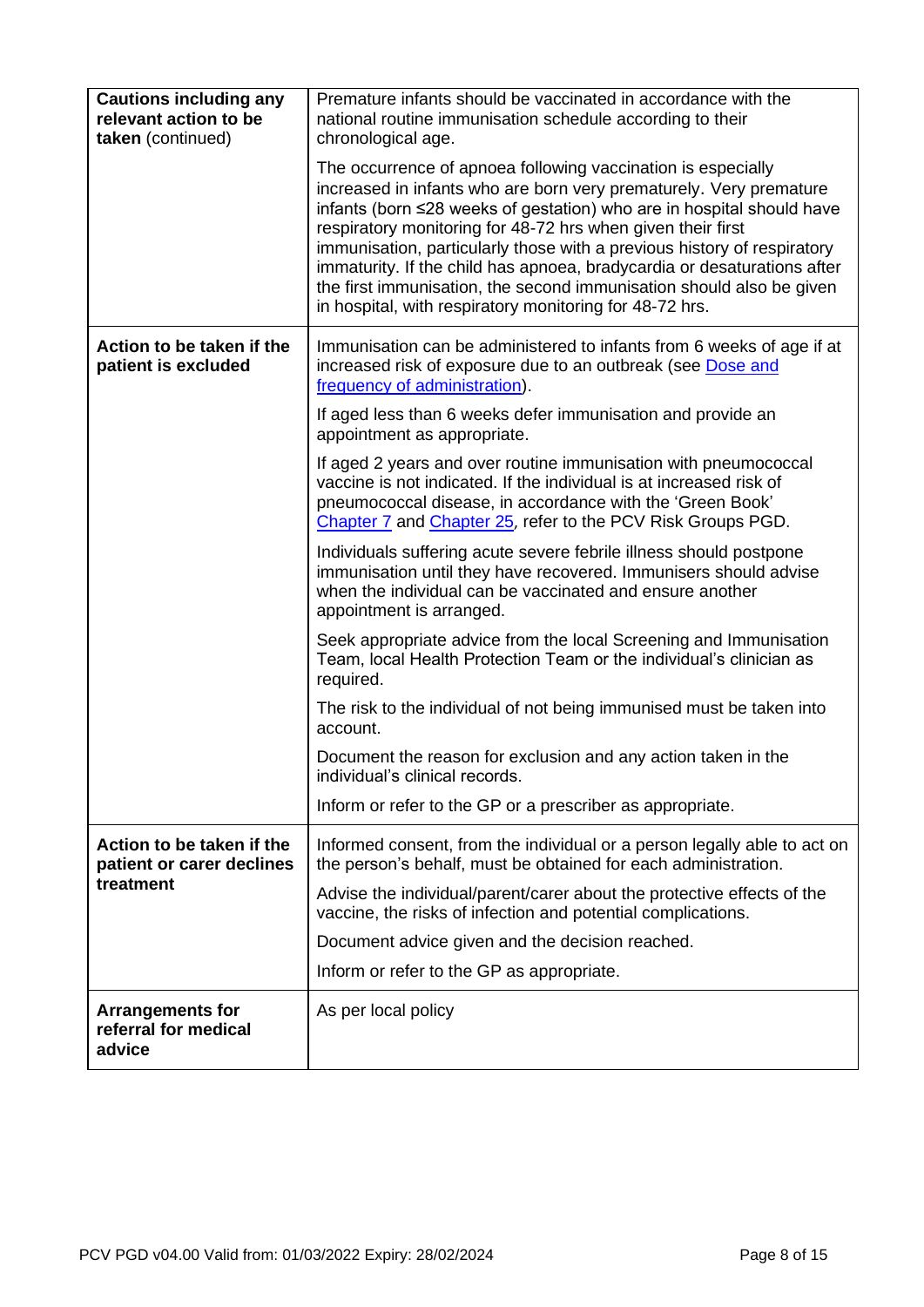# **5. Description of treatment**

| Name, strength and<br>formulation of drug | Pneumococcal polysaccharide conjugate vaccine (13-valent,<br>adsorbed), PCV13:<br>Prevenar <sup>®</sup> 13 suspension for injection in a pre-filled syringe                                                                                                                                                                                                                                                              |
|-------------------------------------------|--------------------------------------------------------------------------------------------------------------------------------------------------------------------------------------------------------------------------------------------------------------------------------------------------------------------------------------------------------------------------------------------------------------------------|
| Legal category                            | Prescription only medicine (POM)                                                                                                                                                                                                                                                                                                                                                                                         |
| <b>Black triangle</b> ▼                   | <b>No</b>                                                                                                                                                                                                                                                                                                                                                                                                                |
| Off-label use                             | Administration of a two-dose primary series of Prevenar <sup>®</sup> 13 to pre-<br>term infants <37 weeks gestation is contrary to the three-dose primary<br>schedule detailed in the SPC but is in accordance with the<br>recommendations for the Vaccination of premature infants and<br>Chapter 25 of the 'Green Book'.                                                                                               |
|                                           | Administration of a one-dose primary series of Prevenar <sup>®</sup> 13 is contrary<br>to the two or three dose primary schedule detailed in the SPC but is in<br>accordance with the recommendations and Chapter 25 of the 'Green'<br>Book'.                                                                                                                                                                            |
|                                           | A single dose schedule for previously unvaccinated individuals<br>between 12 months and up to 2 years of age is contrary to the 2-dose<br>schedule detailed in the SPC but is in accordance with the national<br>recommendations for the Vaccination of individuals with uncertain or<br>incomplete immunisation status and Chapter 25 of the 'Green Book'.                                                              |
|                                           | A single dose schedule for partially immunised individuals between 12<br>months and up to 2 years of age is not consistent with the SPC but is<br>in accordance with the national recommendations for the vaccination<br>of individuals with uncertain or incomplete immunisation status and<br>Chapter 25 of the 'Green Book'.                                                                                          |
|                                           | Vaccine should be stored according to the conditions detailed in the<br>Storage section below. However, in the event of an inadvertent or<br>unavoidable deviation of these conditions refer to Vaccine Incident<br>Guidance. Where vaccine is assessed in accordance with these<br>guidelines as appropriate for continued use this would constitute off-<br>label administration under this PGD.                       |
|                                           | Where a vaccine is recommended off-label consider, as part of the<br>consent process, informing the individual/parent/carer that the vaccine<br>is being offered in accordance with national guidance but that this is<br>outside the product licence.                                                                                                                                                                   |
| Route / method of<br>administration       | Administer by intramuscular injection, preferably into the anterolateral<br>aspect of the thigh in infants under one year of age. The deltoid region<br>of the upper arm may be used in individuals over one year of age.                                                                                                                                                                                                |
|                                           | When administering at the same time as other vaccines care should<br>be taken to ensure that the appropriate route of injection is used for all<br>the vaccinations. The vaccines should be given at separate sites,<br>preferably in different limbs. If given in the same limb, they should be<br>given at least 2.5cm apart. The site at which each vaccine was given<br>should be noted in the individual's records. |
| continued over page                       | For individuals with a bleeding disorder, vaccines normally given by an<br>intramuscular route should be administered in accordance with the<br>recommendations in the 'Green Book' Chapter 4 to reduce the risk of<br>bleeding.                                                                                                                                                                                         |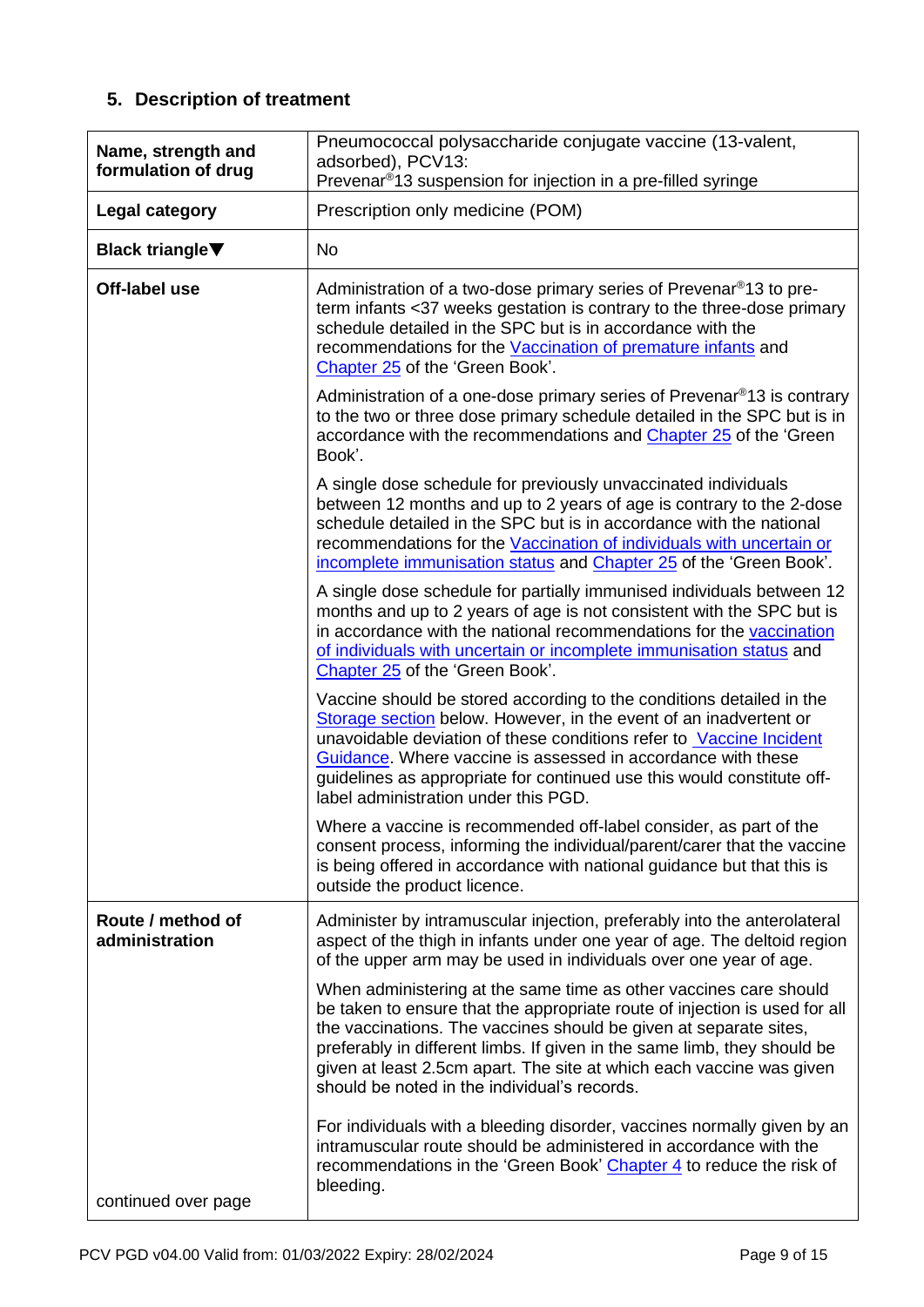<span id="page-9-1"></span><span id="page-9-0"></span>

| Route / method of<br>administration<br>continued | The vaccine's normal appearance is a uniform white suspension which<br>may sediment during storage. Shake the prefilled syringe well to<br>uniformly distribute the suspension before administering the vaccine.                                                                                                                                                                                                                                                                       |
|--------------------------------------------------|----------------------------------------------------------------------------------------------------------------------------------------------------------------------------------------------------------------------------------------------------------------------------------------------------------------------------------------------------------------------------------------------------------------------------------------------------------------------------------------|
|                                                  | The vaccine should be visually inspected prior to administration and<br>should not be used if discoloured or foreign particles are present.                                                                                                                                                                                                                                                                                                                                            |
|                                                  | The vaccine's SPC provides further guidance on administration and is<br>available from the electronic Medicines Compendium website.                                                                                                                                                                                                                                                                                                                                                    |
| Dose and frequency of                            | Single 0.5ml dose per administration                                                                                                                                                                                                                                                                                                                                                                                                                                                   |
| administration                                   | <b>Routine Childhood Immunisation Schedule</b>                                                                                                                                                                                                                                                                                                                                                                                                                                         |
|                                                  | Infants, who do not have asplenia, splenic dysfunction, complement<br>disorder or severe immunocompromise <sup>3</sup> , (see Green Book Chapter<br>25, Table 25.2) should be offered a 1+1 PCV schedule, that is:                                                                                                                                                                                                                                                                     |
|                                                  | • a single priming dose of PCV13 to be administered from 12 weeks<br>of age, followed by                                                                                                                                                                                                                                                                                                                                                                                               |
|                                                  | • a PCV13 booster dose to be administered at one year old, on or<br>soon after their first birthday and before 2 years of age.                                                                                                                                                                                                                                                                                                                                                         |
|                                                  | Routine immunisation with PCV13is not offered after the second<br>birthday.                                                                                                                                                                                                                                                                                                                                                                                                            |
|                                                  | <b>Premature infants</b>                                                                                                                                                                                                                                                                                                                                                                                                                                                               |
|                                                  | Premature infants should be vaccinated in accordance with the<br>national routine immunisation schedule according to their<br>chronological age, no matter how premature they are (see 'Green'<br>Book' Chapter 25).                                                                                                                                                                                                                                                                   |
|                                                  | Since the immunogenicity of PCV13 will be lower if given at a younger<br>age, any dose given before 12 weeks of age should not be counted as<br>the single priming dose for the 1+1 schedule and the routine PCV<br>dose should be given once the infant reaches 12 weeks of age,<br>leaving a minimum 4-week interval between the priming dose and any<br>preceding dose.                                                                                                             |
|                                                  | Use PCV Risk Groups PGD for:                                                                                                                                                                                                                                                                                                                                                                                                                                                           |
|                                                  | Individuals with asplenia, splenic dysfunction, complement disorder<br>and severe immunocompromise <sup>3</sup> should be vaccinated in accordance<br>with the PCV Risk Groups PGD, Chapter 7 and Chapter 25 of the<br>'Green Book'.                                                                                                                                                                                                                                                   |
|                                                  | Unimmunised or partially immunised children                                                                                                                                                                                                                                                                                                                                                                                                                                            |
|                                                  | Unimmunised or partially immunised infants who do not have<br>asplenia, splenic dysfunction, complement disorder or severe<br>immunocompromise <sup>3</sup> who:                                                                                                                                                                                                                                                                                                                       |
|                                                  | • present late for vaccination, and before one year of age, should<br>receive a primary dose of PCV13 before the age of one year, and a<br>booster dose at one year of age, leaving an 8-week interval<br>between the primary PCV13 dose and the booster. Where the<br>infant is presented very late (such as at 11 months), then a<br>minimum interval of four weeks should be observed before the<br>booster dose<br>present for vaccination between one year and under two years of |
|                                                  | age should only have a single dose of PCV13                                                                                                                                                                                                                                                                                                                                                                                                                                            |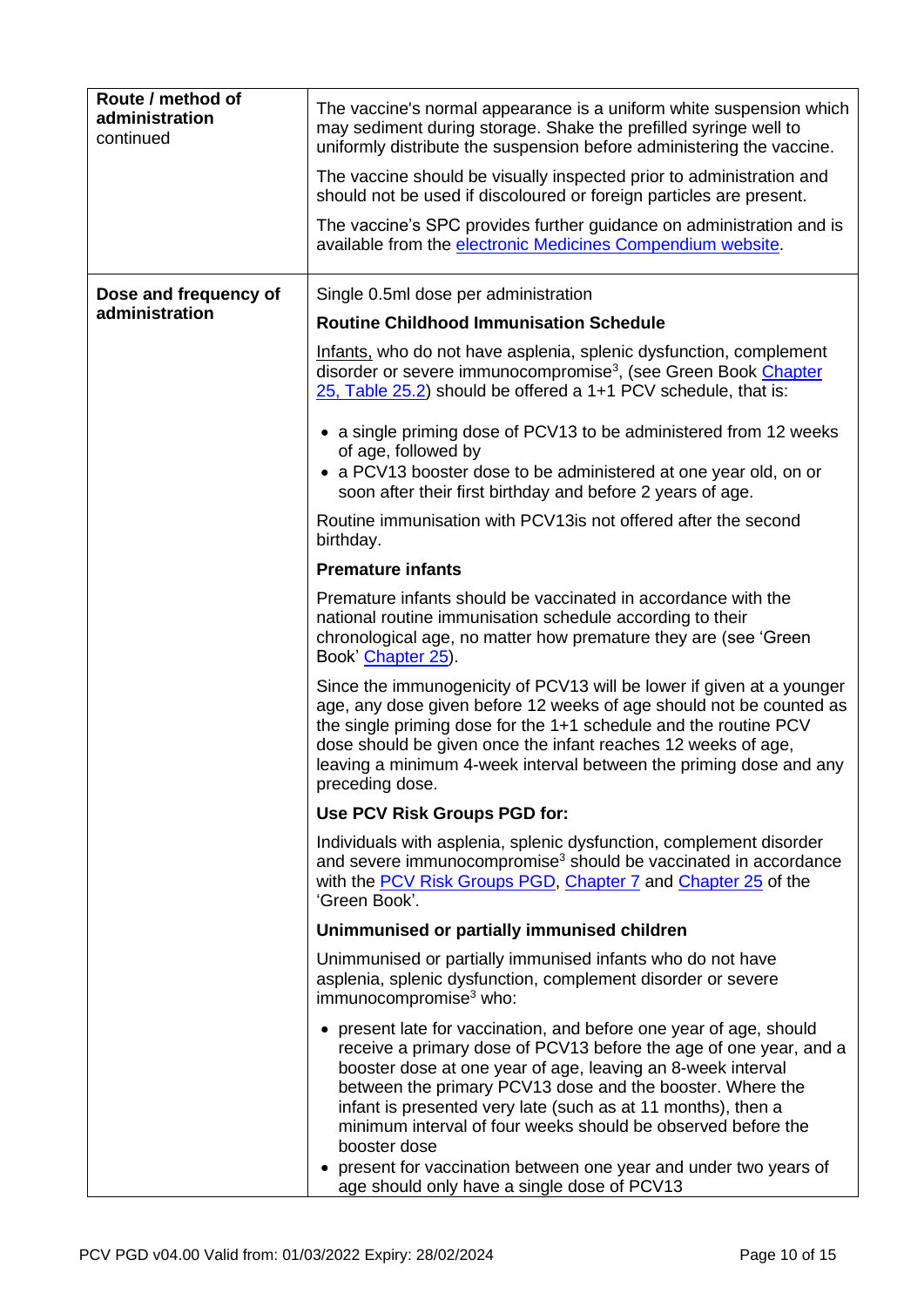<span id="page-10-1"></span>

| <sup>3</sup> continued over page<br>Dose and frequency of<br>administration<br>(continued) | • do not have a reliable history of previous immunisation should be<br>assumed to be unimmunised and the routine programme should be<br>followed (see above)<br>have received one or more doses of PCV10 vaccine in another<br>country should be offered PCV13 vaccination in accordance with<br>the UK PCV13 vaccination schedule (see above) with a minimum<br>interval of 4 weeks between PCV13 vaccination and any preceding<br>PCV10 dose. Where the infant is presented very late (such as at 11<br>months), then a minimum interval of four weeks should be<br>observed between the PCV13 priming dose and booster dose<br>See flow chart for Vaccination of individual with uncertain or<br>incomplete immunisation status. |
|--------------------------------------------------------------------------------------------|-------------------------------------------------------------------------------------------------------------------------------------------------------------------------------------------------------------------------------------------------------------------------------------------------------------------------------------------------------------------------------------------------------------------------------------------------------------------------------------------------------------------------------------------------------------------------------------------------------------------------------------------------------------------------------------------------------------------------------------|
|                                                                                            | Management of a pneumococcal disease clusters and outbreaks<br>in closed settings with high-risk individuals.                                                                                                                                                                                                                                                                                                                                                                                                                                                                                                                                                                                                                       |
|                                                                                            | A single dose of PCV 13 may be administered to adults and children<br>from 6 weeks of age who have not received PCV13 vaccine in the<br>preceding 4 weeks and who are identified as requiring PCV13<br>immunisation in accordance with Guidelines for the public health<br>management of clusters and outbreaks of pneumococcal disease in<br>closed settings with high-risk individuals.                                                                                                                                                                                                                                                                                                                                           |
|                                                                                            | Note: PPV23 would ordinarily be used in an outbreak with the<br>exception of serotype 6A/6C disease, individuals under 2 years of<br>age, and where PPV23 is unavailable or otherwise inappropriate.                                                                                                                                                                                                                                                                                                                                                                                                                                                                                                                                |
| <b>Duration of treatment</b>                                                               | See Dose and frequency of administration section above                                                                                                                                                                                                                                                                                                                                                                                                                                                                                                                                                                                                                                                                              |
| <b>Quantity to be supplied /</b><br>administered                                           | Single 0.5ml dose per administration.                                                                                                                                                                                                                                                                                                                                                                                                                                                                                                                                                                                                                                                                                               |
| <b>Supplies</b>                                                                            | Centrally purchased vaccines for the national immunisation<br>programme for the NHS can only be ordered via ImmForm. Vaccines<br>for use for the national immunisation programme are provided free of<br>charge.<br>Protocols for the ordering, storage and handling of vaccines should be<br>followed to prevent vaccine wastage (see the 'Green Book'<br>Chapter 3).                                                                                                                                                                                                                                                                                                                                                              |
| <b>Storage</b>                                                                             | Store at between +2°C to +8°C.<br>Store in original packaging in order to protect from light.<br>Do not freeze.                                                                                                                                                                                                                                                                                                                                                                                                                                                                                                                                                                                                                     |
|                                                                                            | Prevenar®13 is stable at temperatures up to 25°C for four days. At the<br>end of this period Prevenar <sup>®</sup> 13 should be used or discarded. These<br>data are intended to guide health care professionals in case of<br>temporary temperature excursions.                                                                                                                                                                                                                                                                                                                                                                                                                                                                    |
| continued over page                                                                        | In the event of an inadvertent or unavoidable deviation of these<br>conditions vaccine that has been stored outside the conditions stated<br>above should be quarantined and risk assessed for suitability of                                                                                                                                                                                                                                                                                                                                                                                                                                                                                                                       |

<span id="page-10-0"></span>PCV PGD v04.00 Valid from: 01/03/2022 Expiry: 28/02/2024 Page 11 of 15 <sup>3</sup> Examples of severe immunocompromise include bone marrow transplant patients, patients with acute and chronic leukaemia, multiple myeloma or genetic disorders affecting the immune system (such as IRAK-4, NEMO)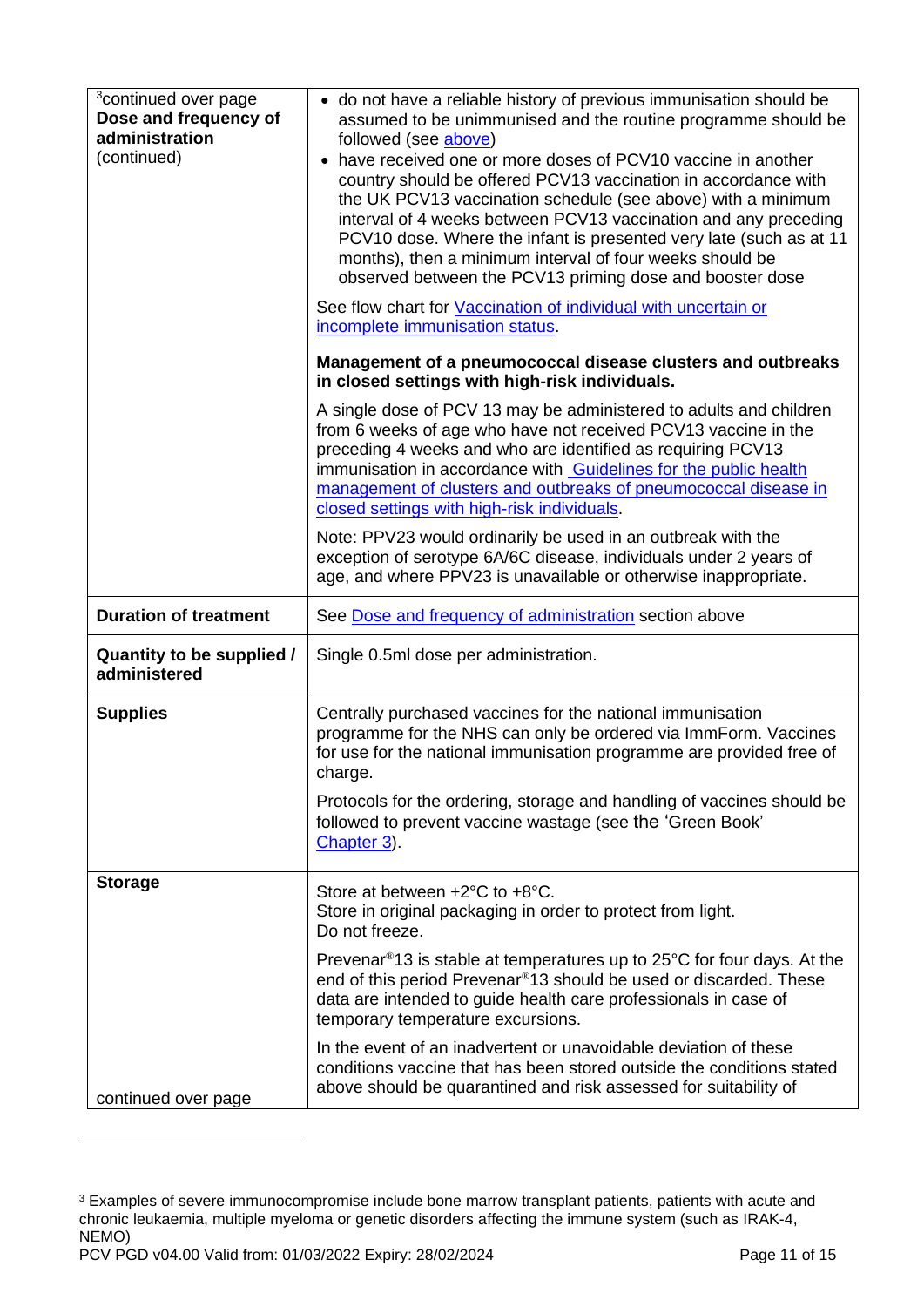| <b>Storage</b><br>(continued)                                   | continued off-label use or appropriate disposal. Refer to Vaccine<br><b>Incident Guidance.</b>                                                                                                                                                                                                          |  |  |  |
|-----------------------------------------------------------------|---------------------------------------------------------------------------------------------------------------------------------------------------------------------------------------------------------------------------------------------------------------------------------------------------------|--|--|--|
| <b>Disposal</b>                                                 | Equipment used for immunisation, including used vials, ampoules, or<br>discharged vaccines in a syringe or applicator, should be disposed of<br>safely in an UN-approved puncture-resistant 'sharps' box, according to                                                                                  |  |  |  |
|                                                                 | local authority arrangements and guidance in the technical<br>memorandum 07-01: Safe management of healthcare waste<br>(Department of Health, 2013).                                                                                                                                                    |  |  |  |
| <b>Drug interactions</b>                                        | Immunological response may be diminished in those receiving<br>immunosuppressive treatment. Vaccination is recommended even if<br>the antibody response may be limited.                                                                                                                                 |  |  |  |
|                                                                 | May be given at the same time as other vaccines                                                                                                                                                                                                                                                         |  |  |  |
|                                                                 | A detailed list of drug interactions is available in the SPC, which is<br>available from the electronic Medicines Compendium website.                                                                                                                                                                   |  |  |  |
| <b>Identification and</b><br>management of adverse<br>reactions | Local reactions following vaccination are very common such as pain,<br>swelling or redness at the injection site. A small painless nodule may<br>form at the injection site.                                                                                                                            |  |  |  |
|                                                                 | The most commonly reported adverse reactions include, fever,<br>irritability, decreased appetite, increased and/or decreased sleep,<br>rash, vomiting and diarrhoea.                                                                                                                                    |  |  |  |
|                                                                 | Hypersensitivity reactions, such as bronchospasm, angioedema,<br>urticaria, and anaphylaxis can occur but are very rare.                                                                                                                                                                                |  |  |  |
|                                                                 | A detailed list of adverse reactions is available in the SPC, which is<br>available from the electronic Medicines Compendium website.                                                                                                                                                                   |  |  |  |
| <b>Reporting procedure of</b><br>adverse reactions              | Healthcare professionals and individuals/parents/carers are<br>encouraged to report suspected adverse reactions to the Medicines<br>and Healthcare products Regulatory Agency (MHRA) using the<br>Yellow Card reporting scheme or search for MHRA Yellow Card in the<br>Google Play or Apple App Store. |  |  |  |
|                                                                 | Any adverse reaction to a vaccine should be documented in the<br>individual's record and the individual's GP should be informed.                                                                                                                                                                        |  |  |  |
| Written information to be<br>given to patient or carer          | Offer marketing authorisation holder's patient information leaflet (PIL)<br>provided with the vaccine.                                                                                                                                                                                                  |  |  |  |
|                                                                 | Immunisation promotional material may be provided as appropriate:<br>A guide to immunisations for babies up to 13 months of age<br>A quick guide to childhood immunisation for the parents of<br>premature babies                                                                                       |  |  |  |
|                                                                 | Available from: www.gov.uk/government/collections/immunisation                                                                                                                                                                                                                                          |  |  |  |
| <b>Patient advice / follow</b><br>up treatment                  | Inform the individual/parent/carer of possible side effects and their<br>management.                                                                                                                                                                                                                    |  |  |  |
|                                                                 | The individual/parent/carer should be advised to seek medical advice<br>in the event of an adverse reaction. Advise the individual/parent/carer<br>when any subsequent immunisations are due.                                                                                                           |  |  |  |
|                                                                 | When administration is postponed advise the individual/parent/carer<br>when to return for vaccination.                                                                                                                                                                                                  |  |  |  |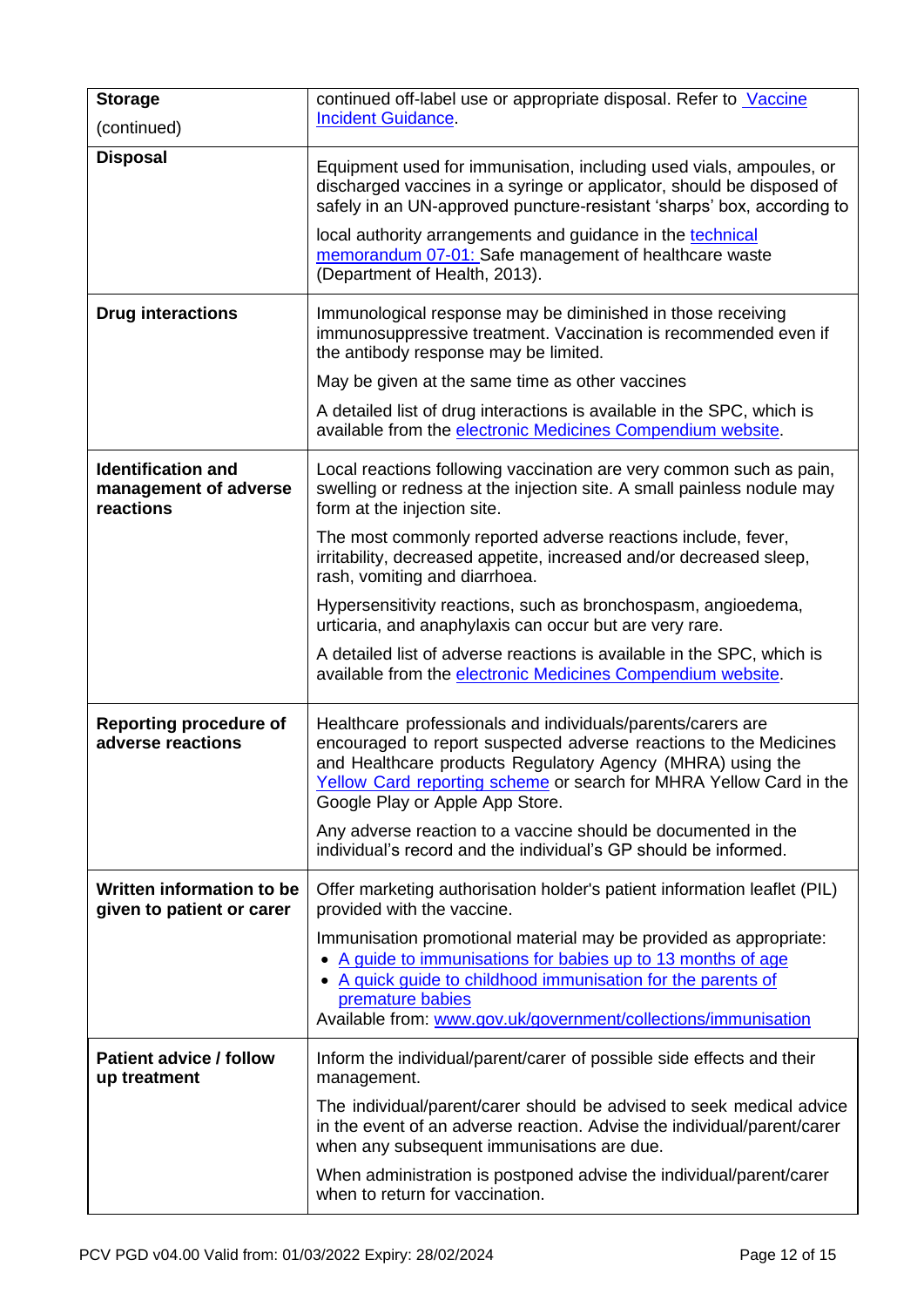| <b>Special considerations /</b><br>additional information | Ensure there is immediate access to adrenaline (epinephrine) 1 in<br>1000 injection and access to a telephone at the time of vaccination.<br>Individuals with asplenia, splenic dysfunction, complement disorder<br>and severe immunosuppression are at increased risk of<br>pneumococcal disease and require additional doses of PCV13 in<br>accordance with the 'Green Book' Chapter 7 and Chapter 25. The<br>administration of PCV13 for these individuals is covered by the PCV<br>Risk Groups PGD.<br>Individuals who have received a bone marrow transplant after<br>vaccination should be considered for a re-immunisation programme<br>for all routine vaccinations and for COVID-19 (see Chapter 7 and<br>Chapter 25 of the 'Green Book'). This is not covered by this PGD and<br>should be provided through a Patient Specific Direction (PSD). |  |
|-----------------------------------------------------------|-----------------------------------------------------------------------------------------------------------------------------------------------------------------------------------------------------------------------------------------------------------------------------------------------------------------------------------------------------------------------------------------------------------------------------------------------------------------------------------------------------------------------------------------------------------------------------------------------------------------------------------------------------------------------------------------------------------------------------------------------------------------------------------------------------------------------------------------------------------|--|
| <b>Records</b>                                            | Record:<br>that valid informed consent was given<br>name of individual, address, date of birth and GP with whom the<br>$\bullet$<br>individual is registered<br>name of immuniser<br>name and brand of vaccine<br>date of administration<br>dose, form and route of administration of vaccine<br>quantity administered<br>$\bullet$<br>batch number and expiry date<br>anatomical site of vaccination<br>advice given, including advice given if excluded or declines<br>$\bullet$<br>immunisation<br>details of any adverse drug reactions and actions taken<br>supplied via PGD Records should be signed and dated (or a<br>password-controlled immuniser's record on e-records).                                                                                                                                                                       |  |
|                                                           | All records should be clear, legible and contemporaneous.<br>This information should be recorded in the individual's GP record.<br>Where vaccine is administered outside the GP setting appropriate<br>health records should be kept and the individual's GP informed.<br>The local Child Health Information Services team must be notified<br>using the appropriate documentation/pathway as required by any local<br>or contractual arrangement.<br>A record of all individuals receiving treatment under this PGD should<br>also be kept for audit purposes in accordance with local policy.                                                                                                                                                                                                                                                           |  |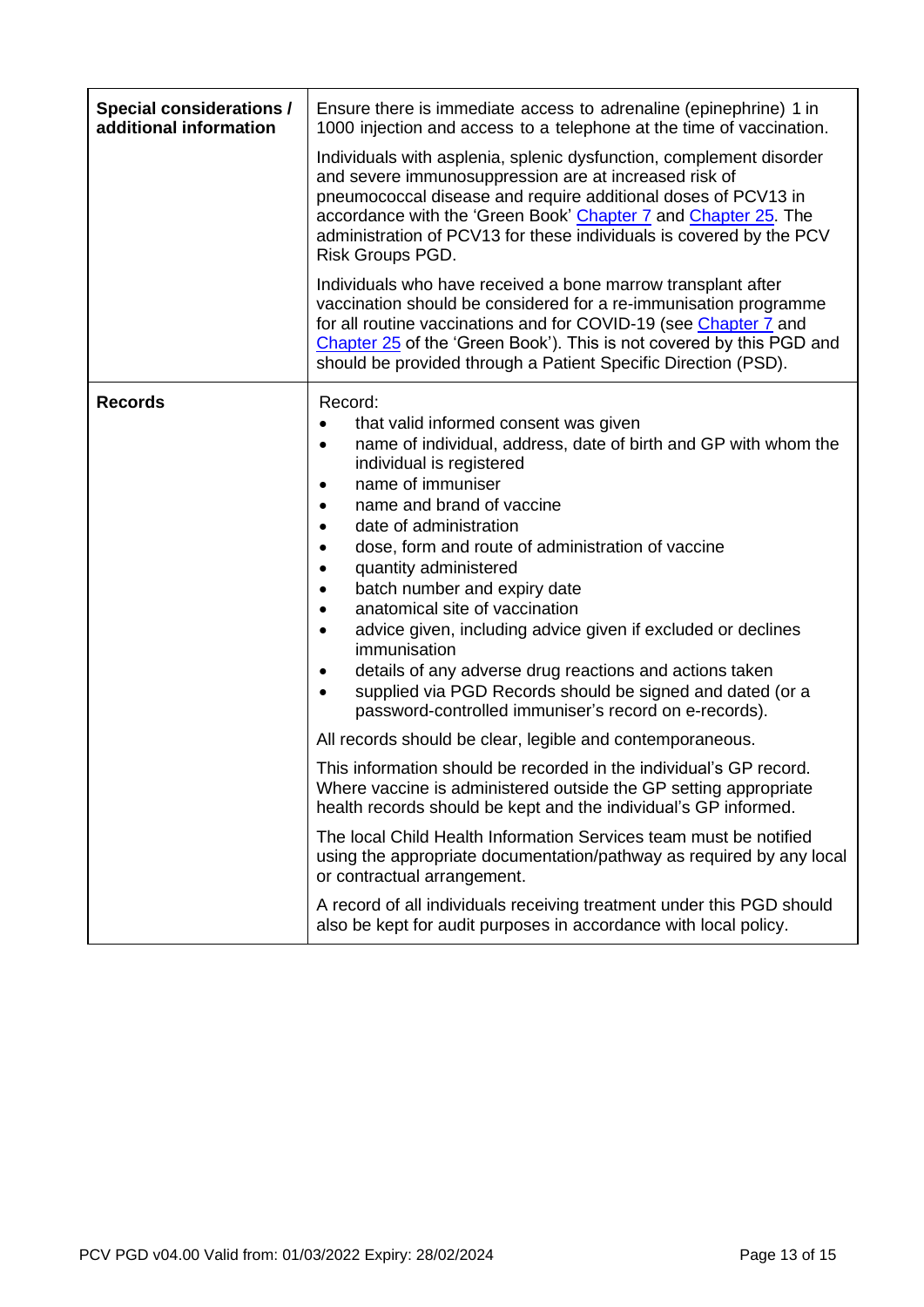# **6. Key references**

| <b>Key references</b> | Pneumococcal conjugate vaccine                                                                                                                                                                                                                                                                                                                                                                                                                                                                  |  |
|-----------------------|-------------------------------------------------------------------------------------------------------------------------------------------------------------------------------------------------------------------------------------------------------------------------------------------------------------------------------------------------------------------------------------------------------------------------------------------------------------------------------------------------|--|
|                       | Immunisation Against Infectious Disease: The Green Book Chapter<br>25 January 2020.<br>https://www.gov.uk/government/publications/pneumococcal-the-<br>green-book-chapter-25                                                                                                                                                                                                                                                                                                                    |  |
|                       | Summary of Product Characteristics for Prevenar <sup>®</sup> 13 suspension<br>for injection, Pfizer Ltd. 12 October 2021.<br>http://www.medicines.org.uk/emc/medicine/22689                                                                                                                                                                                                                                                                                                                     |  |
|                       | Vaccination of individuals with uncertain or incomplete<br>immunisation status. Public Health England. 26 August 2021.<br>https://www.gov.uk/government/publications/vaccination-of-<br>individuals-with-uncertain-or-incomplete-immunisation-status                                                                                                                                                                                                                                            |  |
|                       | Changes to the infant pneumococcal conjugate vaccine schedule:<br>Information for healthcare practitioners. Public Health England. 13<br>December 2019.<br>https://www.gov.uk/government/publications/pneumococcal-<br>vaccination-guidance-for-health-professionals                                                                                                                                                                                                                            |  |
|                       | Guidelines for the public health management of clusters and<br>outbreaks of pneumococcal disease in closed settings with high-<br>risk individuals. Public Health England 21 January 2020<br>https://www.gov.uk/government/publications/managing-clusters-of-<br>pneumococcal-disease-in-closed-settings                                                                                                                                                                                        |  |
|                       | <b>General</b>                                                                                                                                                                                                                                                                                                                                                                                                                                                                                  |  |
|                       | Health Technical Memorandum 07-01: Safe Management of<br>Healthcare Waste. Department of Health 20 March 2013<br>https://www.england.nhs.uk/publication/management-and-disposal-<br>of-healthcare-waste-htm-07-01/ National Minimum Standards and<br>Core Curriculum for Immunisation Training. Published February<br>2018. https://www.gov.uk/government/publications/national-<br>minimum-standards-and-core-curriculum-for-immunisation-training-<br>for-registered-healthcare-practitioners |  |
|                       | NICE Medicines Practice Guideline 2 (MPG2): Patient Group<br>Directions. Published March 2017.<br>https://www.nice.org.uk/guidance/mpg2                                                                                                                                                                                                                                                                                                                                                         |  |
|                       | NICE MPG2 Patient group directions: competency framework for<br>$\bullet$<br>health professionals using patient group directions. Updated March<br>2017.                                                                                                                                                                                                                                                                                                                                        |  |
|                       | https://www.nice.org.uk/guidance/mpg2/resources<br>$\bullet$                                                                                                                                                                                                                                                                                                                                                                                                                                    |  |
|                       | <b>UKHSA Immunisation Collection</b><br>https://www.gov.uk/government/collections/immunisation                                                                                                                                                                                                                                                                                                                                                                                                  |  |
|                       | Vaccine Incident Guidance<br>https://www.gov.uk/government/publications/vaccine-incident-<br>guidance-responding-to-vaccine-errors                                                                                                                                                                                                                                                                                                                                                              |  |